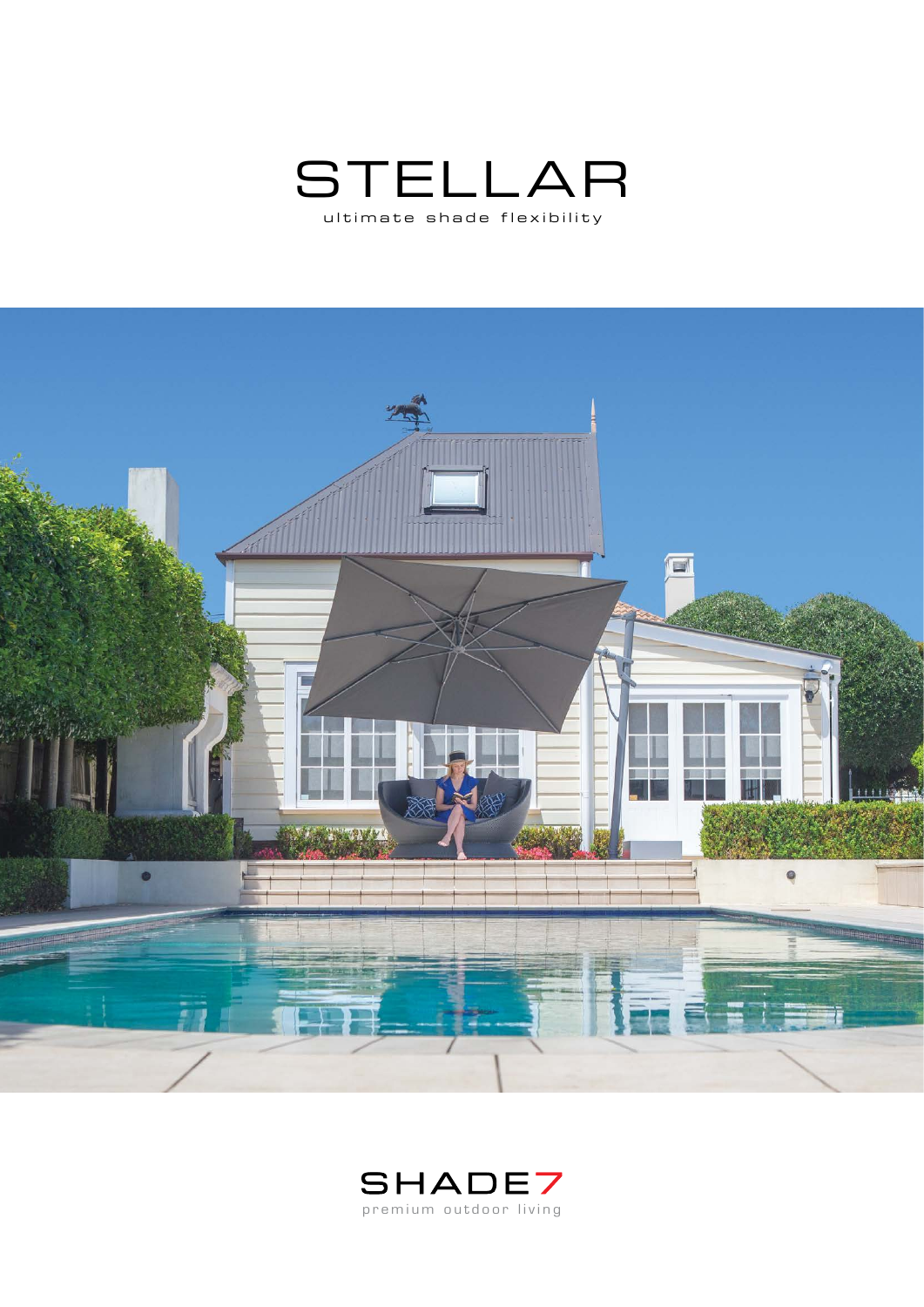# THE STELLAR CANTILEVER UMBRELLA WITH ITS ADVANCED DESIGN AND ENGINEERING, OFFERS THE ULTIMATE IN SHADE FLEXIBILITY.



Creating and controlling shade has never been easier than with the Stellar. This very popular cantilever umbrella is designed to give maximum shade flexibility for your home and is both easy and quick to operate.

The Stellar offers seven different tilt angles from left to right, as well as a full tilt adjustment back towards the mast, all in conjunction with a 360 degree rotation. Using these innovative features the umbrella can be cleverly positioned to maintain the shade over your outdoor area as the sun moves throughout the day.



## STELLAR ADVANTAGES

- Unique ability to tilt left, right, and back to provide shade from multiple angles
- 2 year residential back-to-base warranty on the frame
- Premium quality 100% solution-dyed polyester with 5 year warranty
- Strong powder coated aluminium frame
- Option to install onto a deck or concrete patio
- Stunning design using excellent quality materials

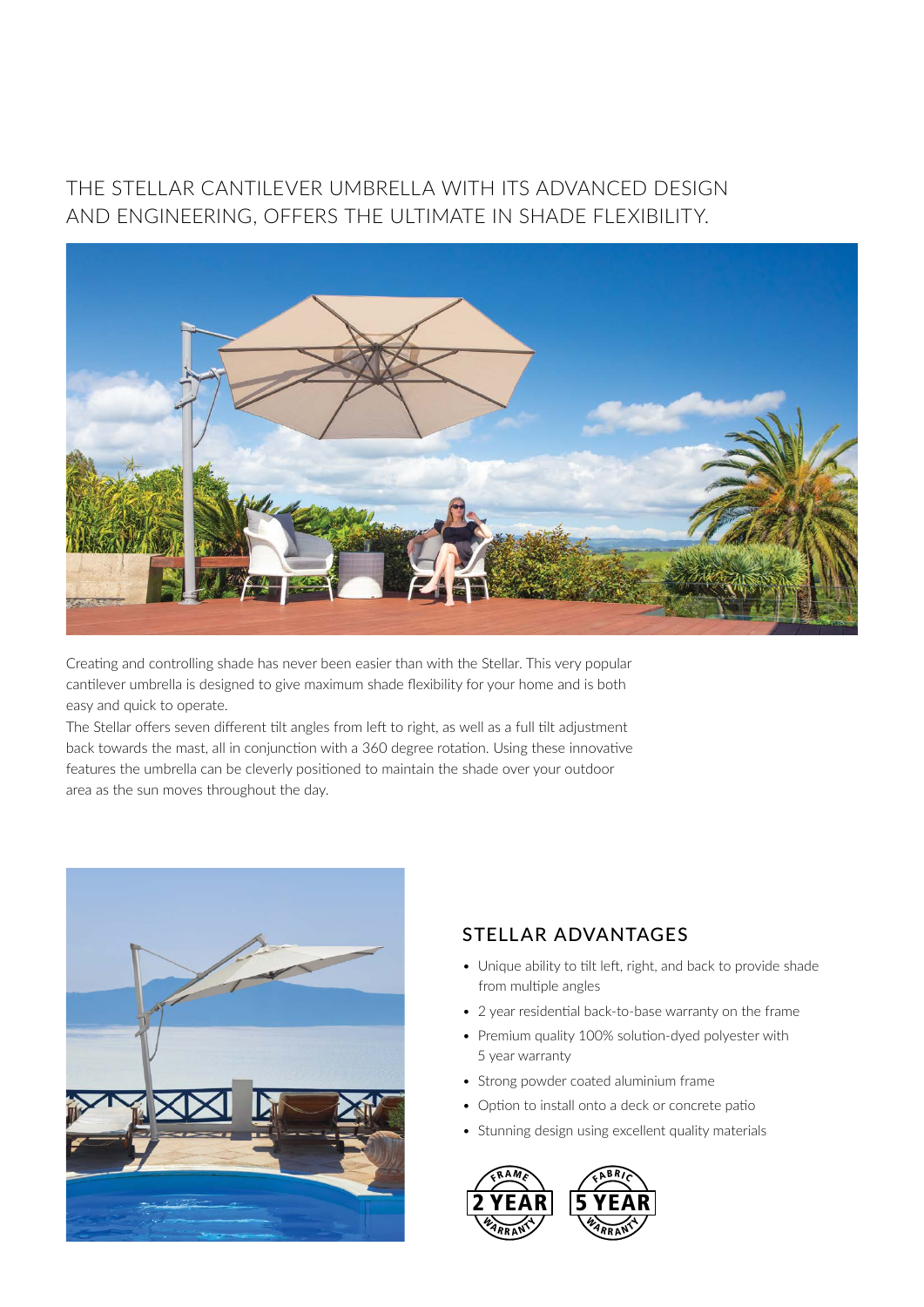

# ACCESSORIES



FREESTANDING BASE 85cm x 85cm base with aluminium cover and optional castor wheels. Weighs approx. 230kg with 12 x pavers added, (40x40x5cm). Pavers not included.



#### FREESTANDING HALF BASE

This is our latest freestanding base design where the umbrella fixes in front of the base, and at ground level. This provides more usable space under the umbrella and keeps the umbrella at the correct height. Pavers not included. *NZ Pat App No. 768055*

#### COVER BAG

What better way to protect your umbrella than by using a protective cover. Easy to use and will prolong the life of your umbrella by many years.

## INSTALLATION OPTIONS



FOR WOODEN DECK Your Stellar umbrella can be easily bolted down to a wooden deck. We supply the bolts and instructions. This option looks great, offers excellent stability, and no space is wasted in your outdoor area.



#### FOR CONCRETE PATIO

Your Stellar umbrella can be easily bolted down to a concrete patio. We supply the bolts and instructions. This method looks great, offers excellent stability and no space is wasted in your outdoor area.



IN-GROUND FITTING

Your Stellar umbrella can be installed into a paved patio, garden or lawn with our in-ground fitting. We supply instructions on how to dig the correct size hole, pour the concrete and set the fitting into the concrete.